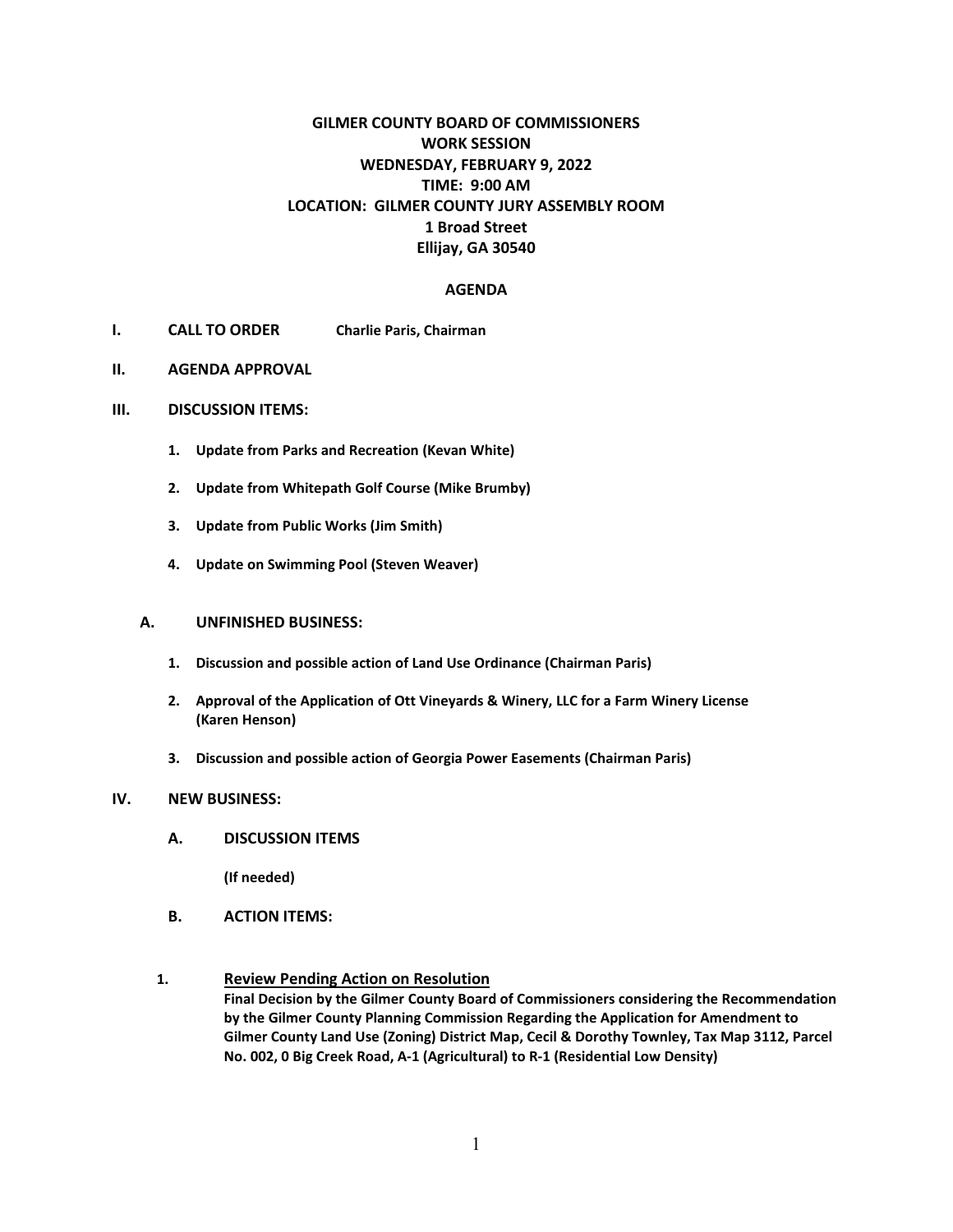### **2. Review Pending Action on Resolution**

**Final Decision by the Gilmer County Board of Commissioners considering the Recommendation by the Gilmer County Planning Commission Regarding the Application for Amendment to Gilmer County Land Use (Zoning) District Map, Lamar Walker, Tax Map 3066, Parcel No. 009M, 0 Walker Valley Lane, R-1 (Residential Low Density) to A-1 (Agricultural)**

# **3. Review Pending Action on Resolution**

**Final Decision by the Gilmer County Board of Commissioners considering the Recommendation by the Gilmer County Planning Commission Regarding the Application for Amendment to Gilmer County Land Use (Zoning) District Map, Jason & Leslie Proffitt, Tax Map 3066A, Parcel No. 002E, 304 Southside Church St., C-1 (Commercial) to R-1 (Residential Low Density)**

### **4. Review Pending Action on Resolution**

**Final Decision by the Gilmer County Board of Commissioners considering the Recommendation by the Gilmer County Planning Commission Regarding the Application for Amendment to Gilmer County Land Use (Zoning) District Map, Jonathan Graves, Tax Map 3098C, Parcel No. 047, 128 Adventure Trail., R-1 (Residential Low Density) to A-1 (Agricultural)**

### **5. Review Pending Action on Resolution**

**Final Decision by the Gilmer County Board of Commissioners considering the Recommendation by the Gilmer County Planning Commission Regarding the Application for Amendment to Gilmer County Land Use (Zoning) District Map, Boyd Jackson Reece Revocable Trust, Tax Map 3113, Parcel No. 061A, 0 Parker Road., A-1 (Agricultural) to R-1 (Residential Low Density)**

### **6. Review Pending Action on Resolution**

**Final Decision by the Gilmer County Board of Commissioners considering the Recommendation by the Gilmer County Planning Commission Regarding the Application for Amendment to Gilmer County Land Use (Zoning) District Map, Winona Watkins Dupree, Tax Map 3118, Parcel No. 018, 149 Laurel Ridge Drive., A-1 (Agricultural) to R-1 (Residential Low Density)**

# **7. Review Pending Action on Resolution**

**Final Decision by the Gilmer County Board of Commissioners considering the Recommendation by the Gilmer County Planning Commission Regarding the Application for Amendment to Gilmer County Land Use (Zoning) District Map, Sisson Corporation, Tax Map 3090, Parcel No. 020, 0 Boardtown Road., A-1 (Agricultural) to R-1 (Residential Low Density)**

# **V. CITIZENS WISHING TO SPEAK**

- **8. Review Pending Action on Resolution Discussion and possible action of Bound Tree Medical, LLC Operative IQ Licensing Agreement (Andrew Burnette)**
- **9. Review Pending Action on Resolution Discussion and possible action of Gilmer County Point of Distribution (POD) Plan (Keith Kucera)**
- **10. Review Pending Action on Resolution Discussion and possible action on authorizing a monthly expense allowance to the Clerk of Superior Court (Chairman Paris)**